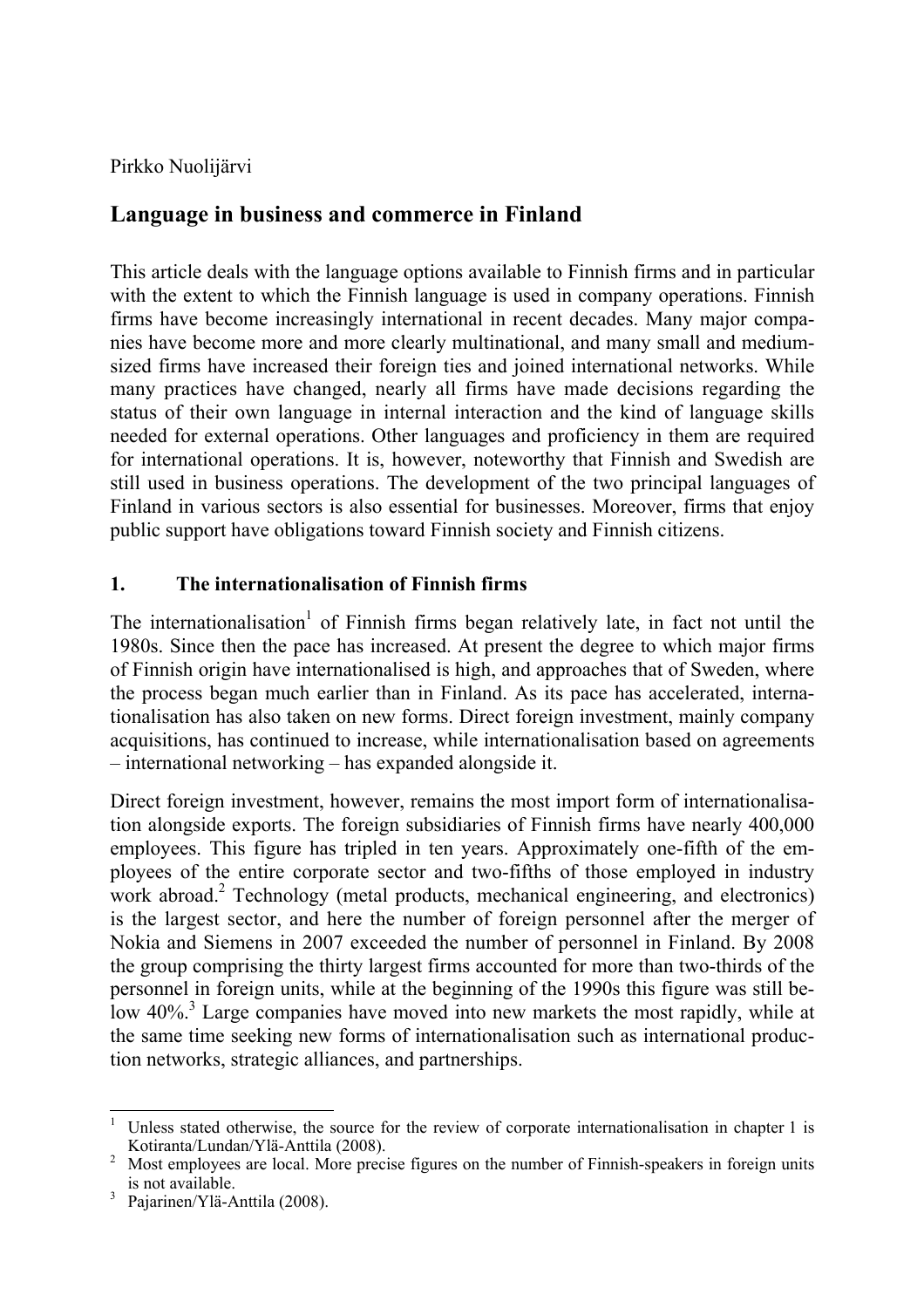The international economist Richard Baldwin uses the term 'second unbundling' to describe the present situation. No longer does internationalisation or the increasing division of labour between countries or regions necessarily take place on the level of sectors, but on that of functions or tasks. According to a survey made by Statistics Finland, $<sup>4</sup>$  the relocation of (core) functions of production abroad is most frequent in</sup> high-tech industrial companies.

The internationalisation of the Finnish economy and Finnish business can be roughly divided into three periods. However, Finnish business had already expanded its operations abroad before these three periods, mainly to Sweden. The first significant investment was the establishment in 1903 of a subsidiary in Sweden by the Strengberg tobacco company of Pietarsaari, Finland. Geographical proximity was of course the reason, although a common cultural background and language, Swedish, which was the principal language of business at the time, also had an impact. Before 1945, 19 Finnish firms had invested in Sweden. The main sectors were tobacco, sweets, porcelain, and timber. $5$ 

The first major export-driven period occurred from 1940 to 1970. Efforts were made to retain strict Finnish ownership of Finnish firms, and only a few Finnish firms had production units abroad. The first steps in the process of internationalisation were associate membership in EFTA in 1961 and the conclusion of a free trade agreement with the EEC in 1973. Still, the volume of direct investment abroad at the beginning of the 1980s remained relatively small by international standards – only 2% of GNP. The second phase of internationalisation occurred at the beginning of the 1980s when investment abroad increased rapidly. The present type of internationalisation began at the end of the 1990s. Barriers to the free movement of capital and restrictions on foreign ownership were removed in 1992; in 1993 the average world level in foreign investment (as a percentage of GNP) was achieved and eventually accession to the European Union in 1995 and to the monetary union in 2000 made Finland part of the international economy.

Some 60% of the international moves by Finnish companies are to the EU area. The largest countries outside the EU are India, China, and Russia and a large volume of core business operations is being relocated in China, in particular. Finnish firms are mainly attracted abroad by lower labour costs, though strategic reasons are also important. The aim in relocating production may also be to move closer to the actual market area.

Internationalisation can also be divided into two groups according to whether domestic operations are transferred entirely abroad or whether the company has expanded outside of Finland. With respect to language options, all modes of internationalisation in any case signify a new kind of linguistic environment and call for consideration of language choices. The linguistic landscape has changed in all companies, and in them the environment confronted by the Finnish language is altogether different than it was  $20$  years ago. $<sup>6</sup>$ </sup>

<sup>4</sup> Ali-Yrkkö/Rikama (2008).

<sup>&</sup>lt;sup>5</sup> For investment in Sweden, see Fellman (2006).

<sup>6</sup> See also Leppänen/Nikula (2008).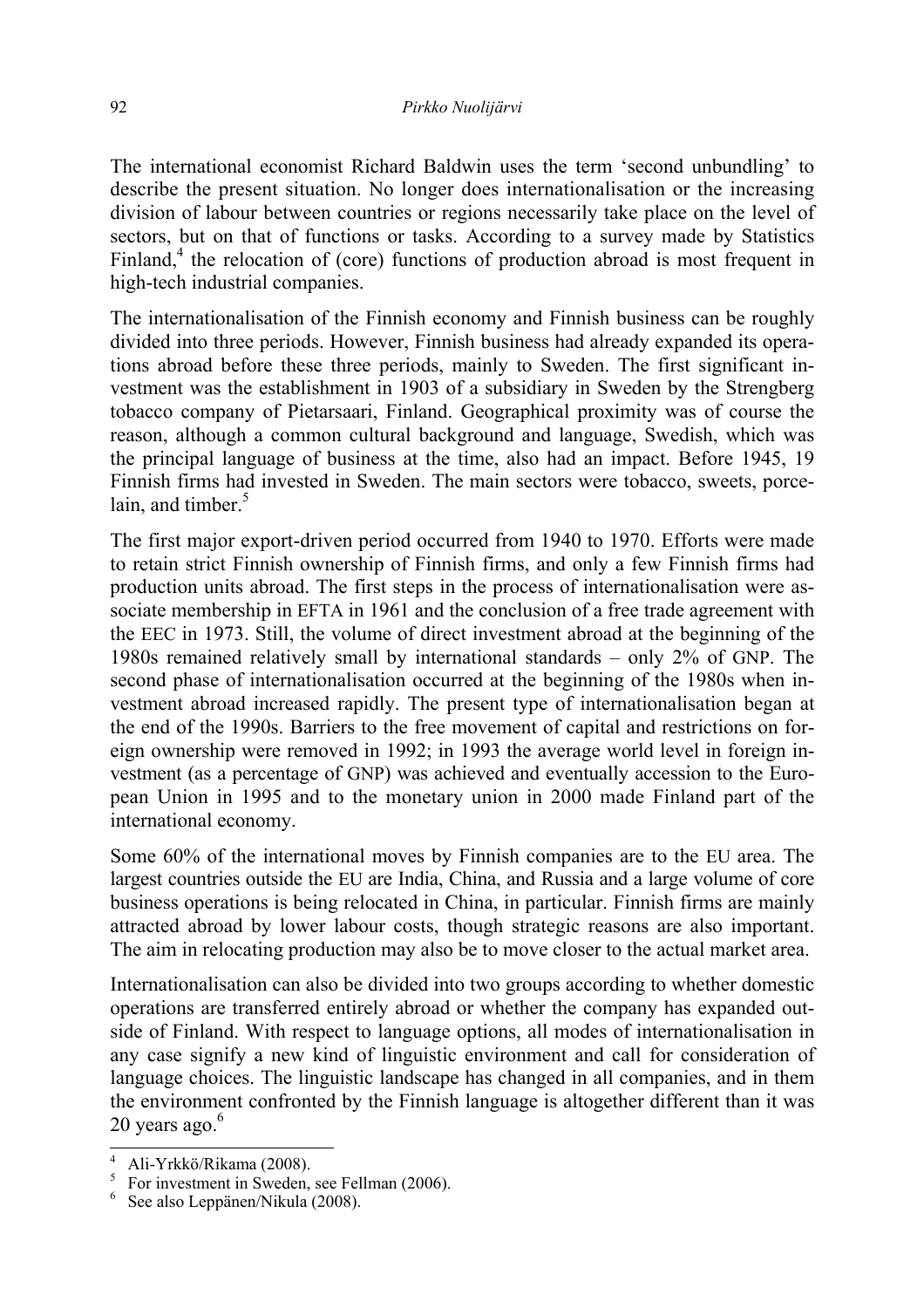#### **2. Legislation and business operations**

Legislation governing the language of business operations is rare. The Language  $Act<sup>7</sup>$ which applies to the national languages, concerns the rights of speakers of Finnish and Swedish in official contexts, and not private business operations. However, there are a few points in the Language Act that require firms to provide service in national languages. The first of these concerns the obligation of state and municipal enterprises and companies to provide service in Finnish and Swedish.

Section 24 – Linguistic services of a public enterprise and a State and municipal company

(1) A public enterprise and a service-producing company in which the State or one or more bilingual municipalities or municipalities using different languages exert authority shall provide services and information in Finnish and Swedish to the extent and manner required by the nature of the activity and its substantive connections and which in view of the totality cannot be deemed unreasonable from the point of view of the company. What is provided in this Act regarding authorities applies to a State company that attends to a function of an authority. (www.finlex.fi/english)

The following section of the Language Act stipulates how a private service provider of a public administrative function offers services in both languages.

Section 25 – The obligation of a private individual to provide linguistic services

If a public administrative task has been assigned by or under law to a private individual, the provisions of this Act on an authority apply to the said private individual in attending to this task. If the recipient of the task is determined on the basis of a decision or other action of an authority or on the basis of an agreement between an authority and the recipient, the authority shall ensure that linguistic services are provided in accordance with this Act in the performance of the task. This shall also be ensured when an authority assigns other than a public administrative task to a private individual, if the maintenance of the level of service required by this Act so demands. (www.finlex.fi/english)

Although most international companies do not perform tasks of the kind mentioned above, service companies that internationalise may increasingly carry out public functions in the future. In recent years statutory municipal services have also been increasingly outsourced to private companies. The more operations are transferred to the private sector for implementation, the more companies performing public administrative functions in Finland will be required under the Language Act to offer service in Finnish (and in Swedish).

In addition, the Language Act includes a provision requiring the labels to be provided with a product in unilingual and bilingual municipalities.

Section 34 – Information to be provided on consumer goods

When the law requires that a product to be sold is labelled in accordance with commercial practice with a name, a description of the product, instructions or a warning, the text on a product to be sold in a unilingual municipality shall be at least in the language of this municipality and the text on a product to be sold in a bilingual municipality shall be at least in Finnish and Swedish. In providing the information here referred to. Finnish and Swedish shall be dealt with on an equal basis. (www.finlex.fi/english)

 $\overline{a}$ 7 Language Act 423/2003.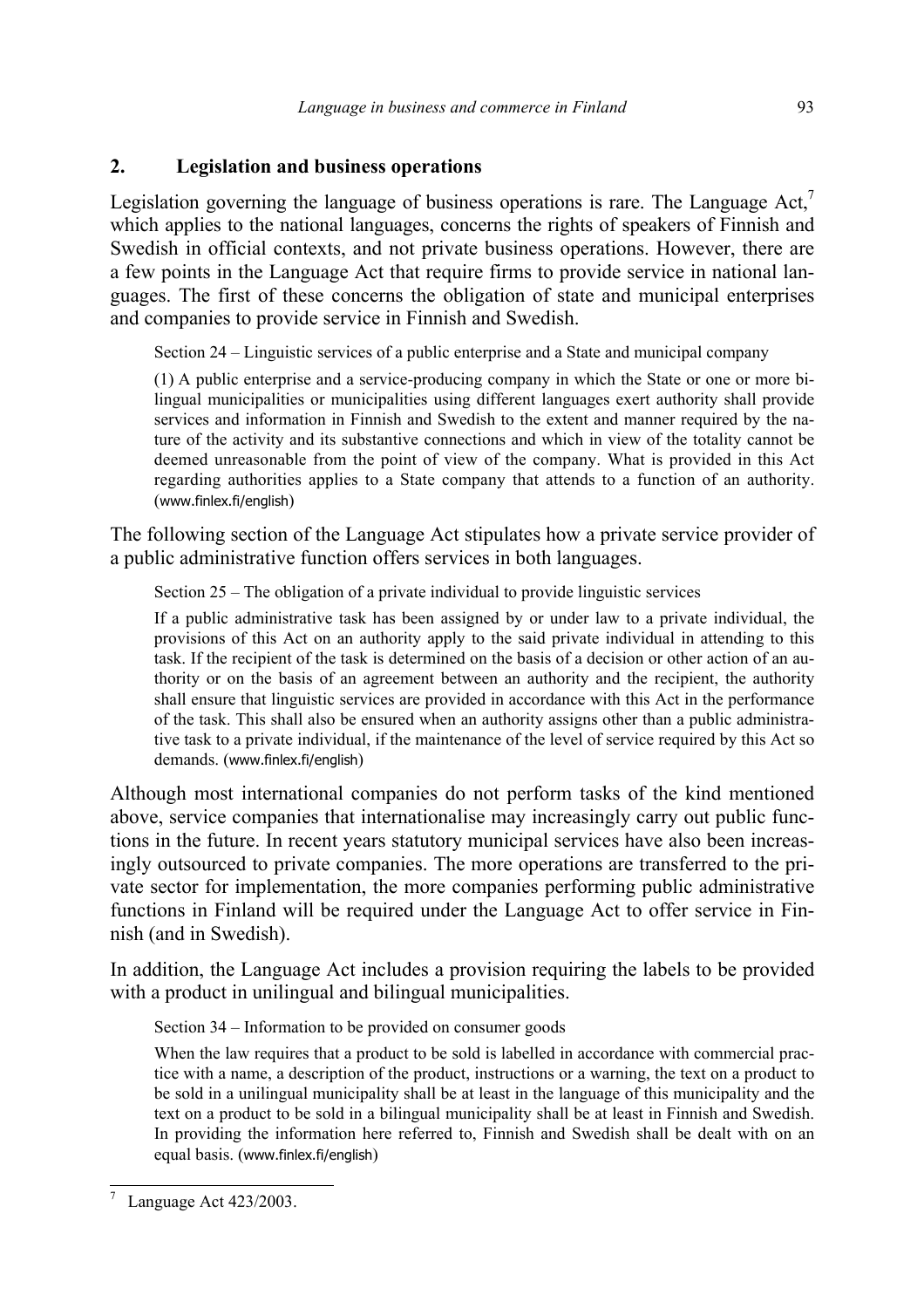In accordance with the minimum requirements of the Language Act, a Finnish-speaking user of services in a bilingual municipality is entitled to receive service in Finnish (likewise, Swedish-speakers in Swedish). Moreover, the buyer of a product must be able to obtain a description of the product and the instructions for using it or a warning in Finnish. Since Finnish is the majority language in Finland, a Finnish-language text is more than likely found on most products. Problems may arise from the kind of Finnish used in labels and instructions. There are many examples where native speakers of Finnish could make no sense of the instructions for using a product because the labels were not in clear, understandable Finnish. This shows that not all companies focus sufficient attention on the clarity of the language used.

The Language Act is general legislation regulating the activity of officials. Its impact is also apparent in other legislation – that is in legislation concerning company operations. Apart from the Language Act, for example the Government decree on the safety of machinery stipulates the use of Finnish (and of Swedish). According to this decree, information, warnings and instructions regarding machinery to be marketed or used in Finland must always be in Finnish and Swedish.<sup>8</sup>

In general, there are no provisions in company legislation regarding language. Membership of the European Union and the status of Finnish as an official language of the Union have, however, also affected legislation concerning companies. The impact of membership of the European Union on consideration of the Finnish language in legislation is apparent for example in the provision of the Consumer Protection  $Act^9$  on the language of commercial contracts; this provision stipulates that commercial contracts or loan agreements must be drafted according to the buyers' choice, in either the language of their place of residence or of their country of citizenship if the country in question is an EEA country and the language chosen an official language of the European Union or either Norwegian or Icelandic (§6).

An act that explicitly requires use of Finnish and Swedish, the official languages of Finland, is the Act on foreign insurance companies. This legislation requires an official translation of documents into Finnish and Swedish (§71).<sup>10</sup> However, it would appear to require inclusion of a Finnish translation only when stipulated by the Insurance Supervisory Authority. No information is available on how this provision is implemented in practice.

Hence, there is on the whole very little legislation regulating the use of language or the choice of languages. To a great extent, the operations of companies are governed by the language of the customers to whom they are marketing their products and what this practical need means with respect to the launching or products or to other activity directed towards customers. Companies operating in Finland or selling products on the Finnish market naturally use Finnish for practical reasons because according to the familiar saying, you can buy in any language but sell only in the language of the customer.

<sup>8</sup> Government decree on the safety of machinery 12.6.2008/400.

<sup>9</sup> Consumer Protection Act 11.12.1997/1162.

<sup>&</sup>lt;sup>10</sup> Amendment to the Act on foreign insurance companies 18.7.2008/525.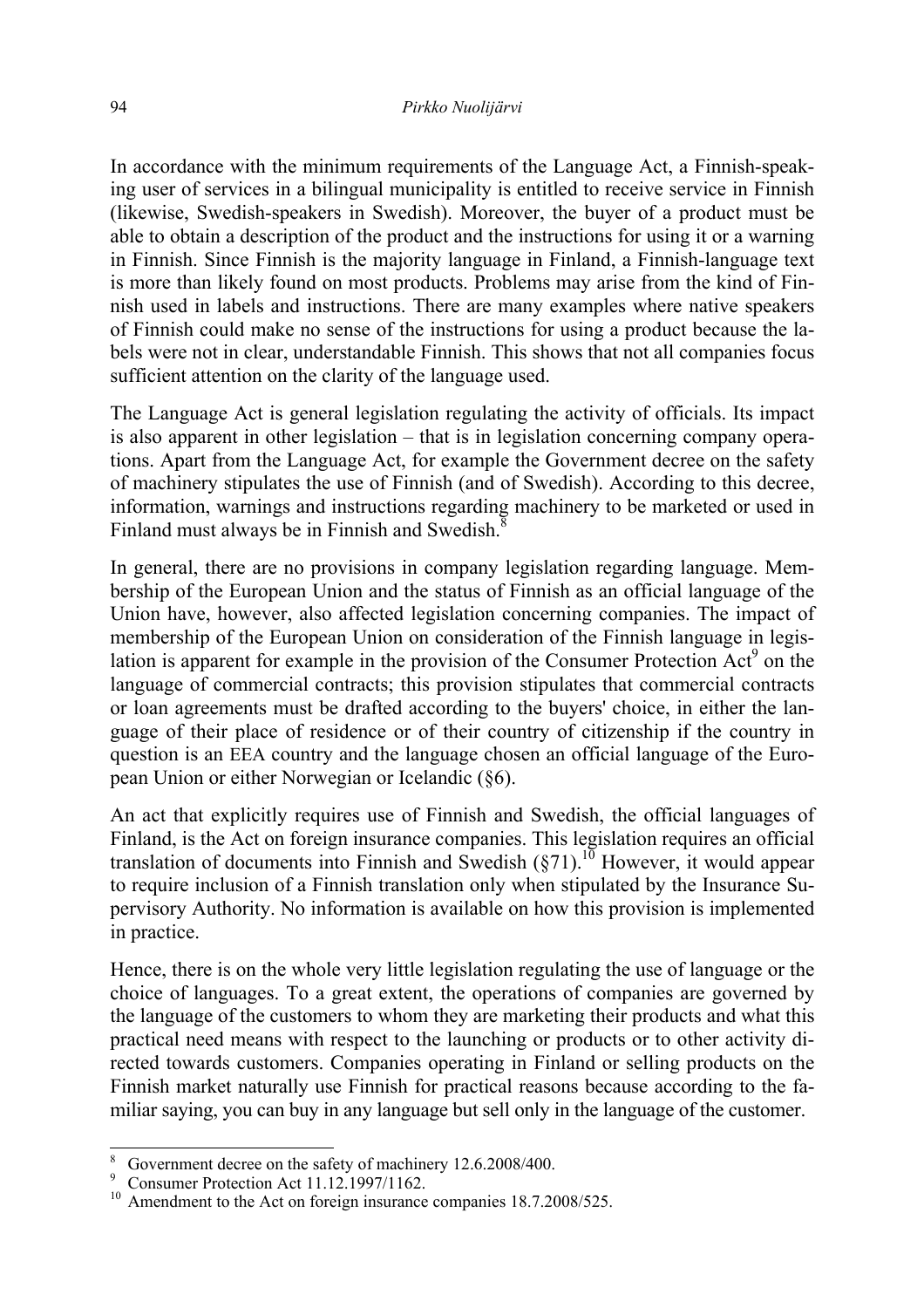#### **3. The use of Finnish and other languages in written and spoken business communication**

In general, companies do not have a public language policy (with the exception of the Finnish company Partek, which has clearly decided that the languages of the group are Finnish, Swedish, and English); in addition, local languages are used in material for the countries in question.<sup>11</sup> Here descriptions of the language practices are mainly based on information in the possession of representatives of the Confederation of Finnish Industries, corporate managing directors and communication directors,<sup>12</sup> and on information acquired in various studies on the experiences of employees.<sup>13</sup>

Numerous Finnish multinational companies such as Nokia, Kone, Metso and Tieto have adopted English as their corporate language or common working language during the process of internationalisation. Although no actual language policy has been stated other than with an announcement of a general nature concerning the corporate language, the practice is to write all official texts in English and to provide all spoken information to owners and the international public in English. English is used increasingly at the headquarters of multinational companies located in Finland for official records, memoranda, internal reporting and other internal communication.<sup>14</sup> If matters are expected to take on an international dimension at some stage, the texts concerned are in general written first in English and then if necessary in other languages as well (more exact information on the other languages are used in such situations is not available). The use of English ensures that basic information concerning the company is available throughout the company, in all parts of the world, with the same content and at the same time. Documents of significance solely to Finnish employees and the Finnish markets are mainly written in Finnish. On the other hand, spoken communication is still often in Finnish: among Finnish employees and in meetings in units in Finland, Finnish (or Swedish) remains the primary language. If there are many employees with different language backgrounds from other countries at the workplace English is used as the common language. $15$ 

Some 20 communication directors, communication officers or persons in similar positions were surveyed at the beginning of 2008 regarding the extent to which Finnish and other languages are used in their own work on the one hand and throughout the company or group on the other.<sup>16</sup> Replies were received from firms representing different sectors and of various sizes; large, multinational communication consultancies, publishing houses and from small news agencies, advertising and public relations companies, larger paper and chemical companies, travel companies and insurance companies. The survey also included Kone Corporation, which is one of Finland's most in-

 $11$  Lindblad (2001).

 $12$  The information was obtained from the Confederation of Finnish Industries and from a report by Helena Kangasharju.<br><sup>13</sup> The information is based mainly on a 2008 article by Tiina Virkkula and on sources cited therein.<br><sup>14</sup> Piekkari (2007).<br><sup>15</sup> Sajavaara (2008).<br><sup>15</sup> The survey was made by Helena Kangasharju, Profes

at the Helsinki School of Economics (Kangasharju 2008).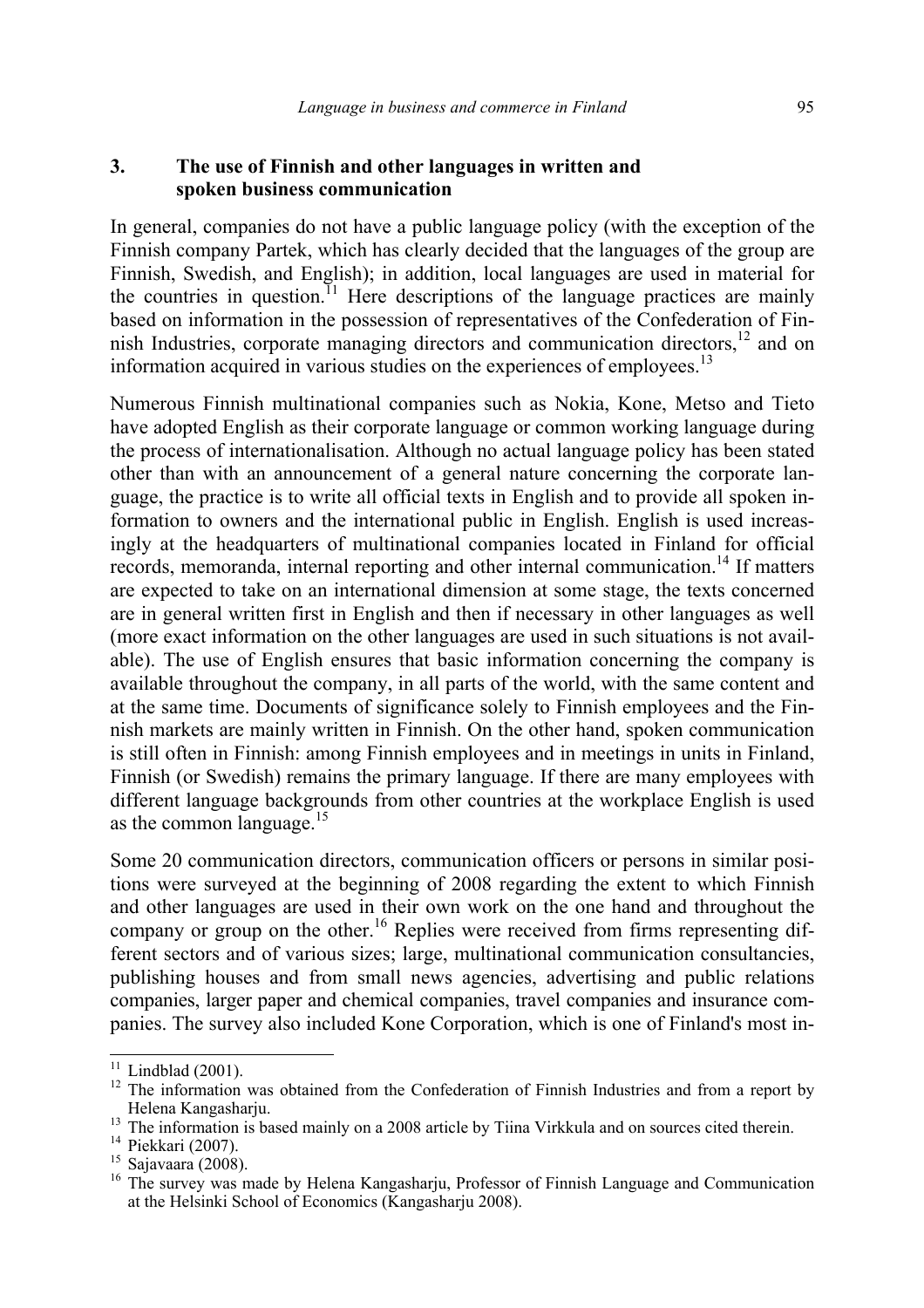ternational companies. The estimates of the interviewees regarding the percentages of Finnish used in their own work or throughout the company or the use of Finnish by a unit operating in Finland were compiled in table 1. The figures are estimates given by the respondents.

| Company                               | <b>Sector</b>                    | <b>Interviewee's work:</b><br>estimated % in<br>Finnish | <b>Entire company:</b><br>estimated % in<br>Finnish |
|---------------------------------------|----------------------------------|---------------------------------------------------------|-----------------------------------------------------|
| AstraZenica                           | pharmaceuticals                  | 90                                                      | 80                                                  |
| Dazzle Oy                             | consulting                       | 90                                                      | 95                                                  |
| Forma Publishing                      | publishing                       | 90                                                      | 80                                                  |
| Hill & Knowlton<br>Finland            | communication consult-<br>ing    | 60                                                      | 30                                                  |
| Kauppalehti                           | communications                   | 70                                                      | 85                                                  |
| Kemira GrowHow                        | chemical industry                | 80                                                      | 50 for all Kemira                                   |
| Kone Corporation                      | manufacturing                    | 60-70                                                   | 50                                                  |
| Kreab                                 | corporate communica-<br>tions    | 80                                                      | 60 Suomi, 10 for<br>all Kreab                       |
| <b>Luovat Sanat</b>                   | communications                   | 99                                                      | 99                                                  |
| SanomaWsoy, inves-<br>tor relations   | communications; in-<br>vestments | 60                                                      | 35                                                  |
| StoraEnso, financial<br>communication | forest industry                  | 60-70                                                   | 80-90 Helsinki                                      |
| <b>STT</b>                            | news agency                      | 90                                                      | 85                                                  |
| PR Agency Taivas<br>Relations         | communications                   | 90                                                      | 50                                                  |
| <b>Sulake Corporation</b>             | virtual company                  | 25                                                      | 25                                                  |
| Talentum                              | media                            | 95                                                      | 95                                                  |
| <b>Tallink Group AS</b>               | travel                           | 85                                                      | 85                                                  |
| Tapiola Group                         | insurance                        | 90                                                      | 95                                                  |

Table 1: The use of Finnish in certain companies 2008 (the smallest percentage for Finnish is in bold)

The overall impression is that Finnish is still used to a great extent in many companies operating in Finland, even when operations extend to international arenas. The percentage of Finnish used in the work of a unit is reduced when information is provided or other contact maintained in multiple languages or in English; on average, 20% of the personnel's working time may involve use of a language other than Finnish. An exception is the Sulake Corporation, whose operations aim to unite young people of the world into the same virtual community through the use of animation, mobile games, and advertising. In fact, there are 15 different nationalities employed in its Helsinki unit and there the use of Finnish was the lowest of all the companies surveyed. Never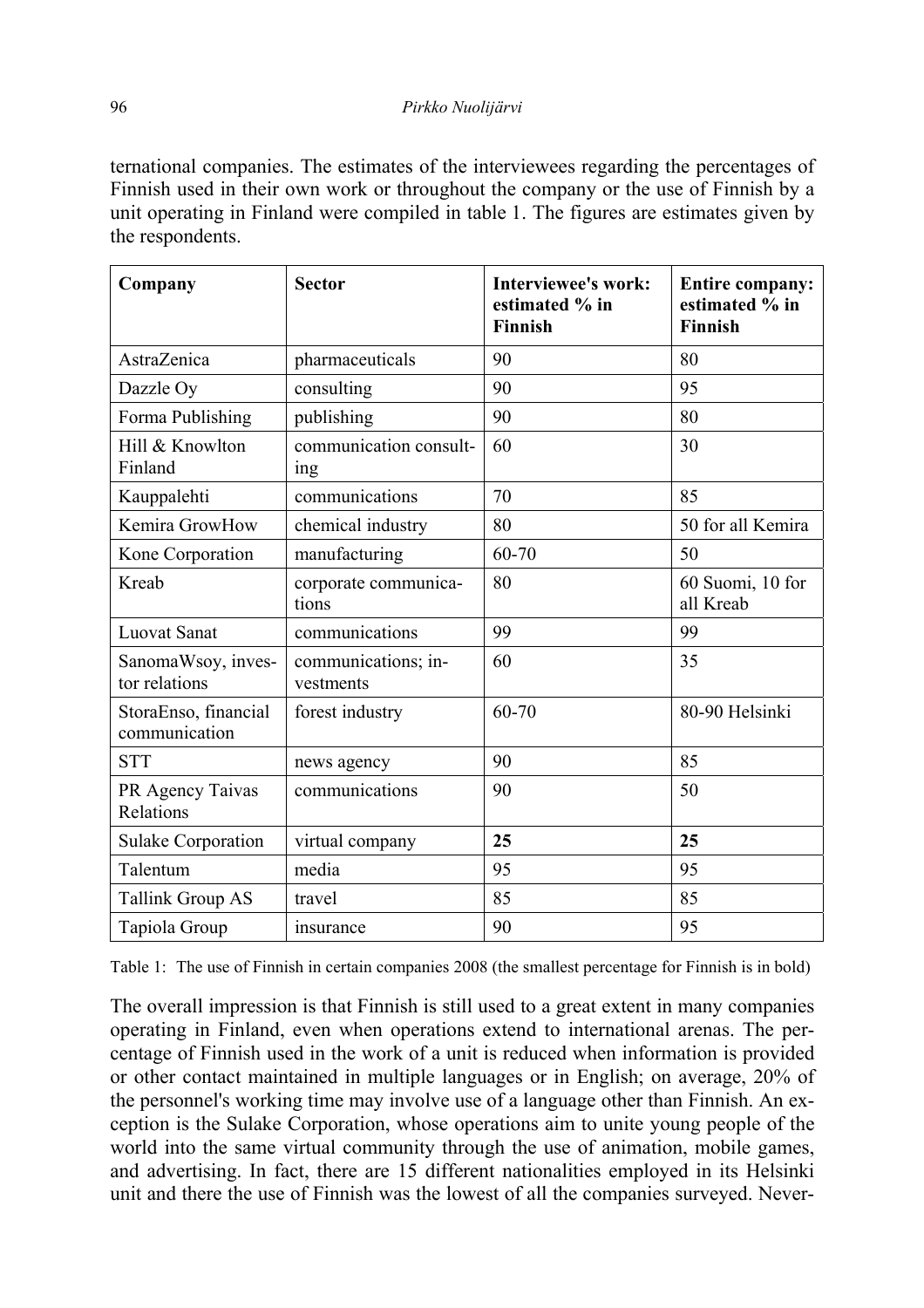theless, Sulake Corporation's Habbo Hotel and IrcGalleria operate in Finnish (and similarly in other languages). Another company that stands out from the others is the communications consultancy Hill & Knowlton Finland, whose English-language history and international present explain why the percentage of Finnish used throughout the company is low. These circumstances also affect the languages used by individual employees working in Finland.

Representatives of the companies that took part in the survey state that in large multinational companies texts concerning the entire group are often written first in English and then translated into other languages such as Finnish. However, the extent to which Finnish is used could vary greatly between units. Written communication such as email is mainly in English while conversations with one's closest colleagues are in Finnish.

Finnish is used most in publishing companies and communication consultancies operating in Finland. Here the percentage of Finnish is high in the work of both individual communication professionals and throughout the companies.

English has an important role in international corporate operations, and the managers and office employees of many Finnish companies use English daily. English-language emails are common in the work of all groups of personnel. Acquisition of language proficiency is essential in keeping competent professionals from becoming excluded due to deficient language skills.

The decision by a company to adopt English as its corporate language does not in itself make English the common language, for its use is not problem-free for all employees. Not everyone knows English as well as is generally assumed. Low proficiency in English and other languages also causes financial losses to companies.

In 2006, Education and Culture of the European Commission published a report<sup>17</sup> on the significance of skills in different languages and intercultural communication, the use of language professionals in companies, and on plans to improve language proficiency. The inquiry included nearly 2000 small and medium-sized enterprises in 29 European countries and some 30 major companies with headquarters in France. One tenth of the participating companies estimated that they had lost contracts because of deficient language skills. According to the replies from the companies, the situation could be improved by hiring native speakers of the languages, by using translators and interpreters, and by providing language training to employees. The representatives of the small countries were clearly more aware of cultural differences and the need for language skills while those of large countries assumed that others would learn their language.

Multilingualism can increase the innovative capacity of companies when global operating principles and solutions are adapted to local conditions that is, when the native languages of employees in subsidiaries operating in others countries are taken into account.18 The employees of companies notice through their own experiences that par-

 $^{17}$  Hagen et al. (2006).<br><sup>18</sup> Piekkari (2007).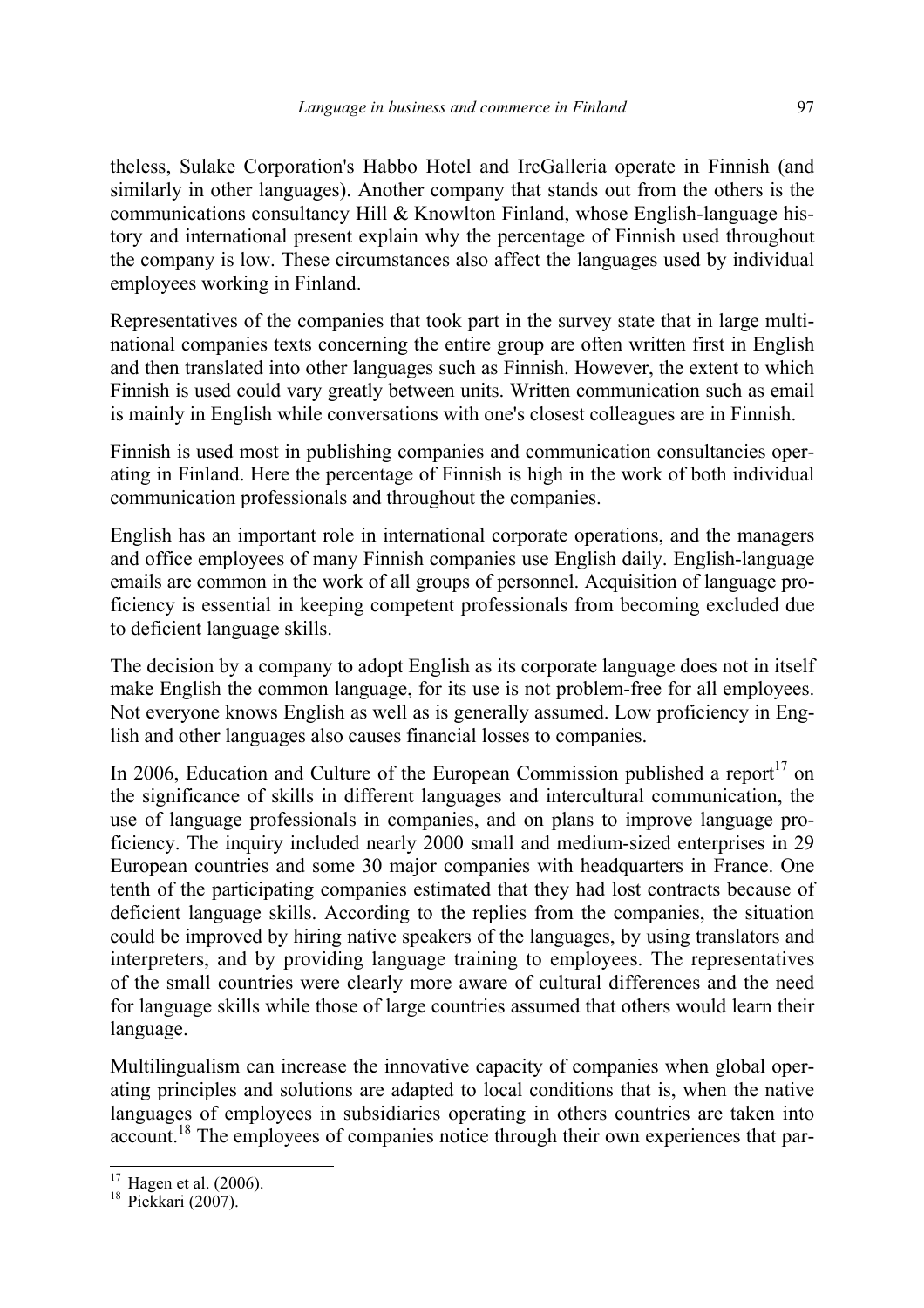ticularly in competitive situations negotiators have an advantage when they know the native language of the customer.<sup>19</sup> It is possible to buy in English, but to sell knowledge of the customer's language is required.

### **4. Teaching of Finnish, language revision and translations services in companies**

Nowadays, companies recruit speakers of Finnish and of other languages as well. Both groups need Finnish teaching. Native speakers, frequently highly trained employees, may even have a great need to take part for example in courses to maintain their language skills, in writing, and to improve their oral interaction skills. The significance of communication and interaction skills and the ability to write good text have been brought to the fore in many interviews in recent years. It is natural that corporate management seeks to recruit employees who possess the requisite basic skills for working life, such as mastery of their own language. Other language speakers need instruction in Finnish and Finnish culture so that it will be easier to take their place in Finnish society and working life.

Since more and more jobs involve text production and when nowadays all employees, right up to the top manager, write their own texts, language fluency is necessary for both the company itself and for communication directed at the customer.<sup>20</sup> All employee groups need training appropriate specifically for their own work and tailored to it. This is the most motivating kind of training and is an efficient means of both familiarizing staff with various work-related aspects and of teaching them to speak and write about work-related matters. Employees from other countries do not always find appropriate courses at the right time outside the company, so that teaching in Finnish as a second language must be arranged in the company itself, and is in the best interests of the company. For example in many building companies it is important that instructions concerning the flow of work are clear and understandable so that accidents and all kinds of lack of clarity related to the flow of work are avoided. Since company employees come increasing from many countries and language areas, instructions and working regulations should also be in the employee's own language unless it is possible to provide an interpreter.<sup>21</sup> For employees who are speakers of different languages and who come from elsewhere, the use of Finnish alone may be an on-the-job problem that cannot be resolved solely by increasing the use of English; greater use of other languages and more diverse language skills on various levels of operations are required.<sup>22</sup>

Knowledge of Finnish is the key to the employment and integration of immigrants. The Act on the Integration of Immigrants and the Reception of Asylum<sup>23</sup> seekers stipulates that employment offices and municipalities can arrange for example instruction in Finnish and Swedish as measures and services to promote and support integration (§7).

 $\frac{19}{19}$  For the language experiences and skills of company employees see Virkkula (2008).

<sup>&</sup>lt;sup>20</sup> For the potential of customers to understand complex texts see for example Tiililä (2007).<br><sup>21</sup> Sajavaara (2007).<br><sup>22</sup> Nowadays employees in the building sector come from many different countries and hence com-

panies should have speakers of Finnish and Estonian, Finnish and Russian, and Finnish and Polish.

 $^{23}$  Act on the Integration of Immigrants and Reception of Asylum Seekers 493/1999.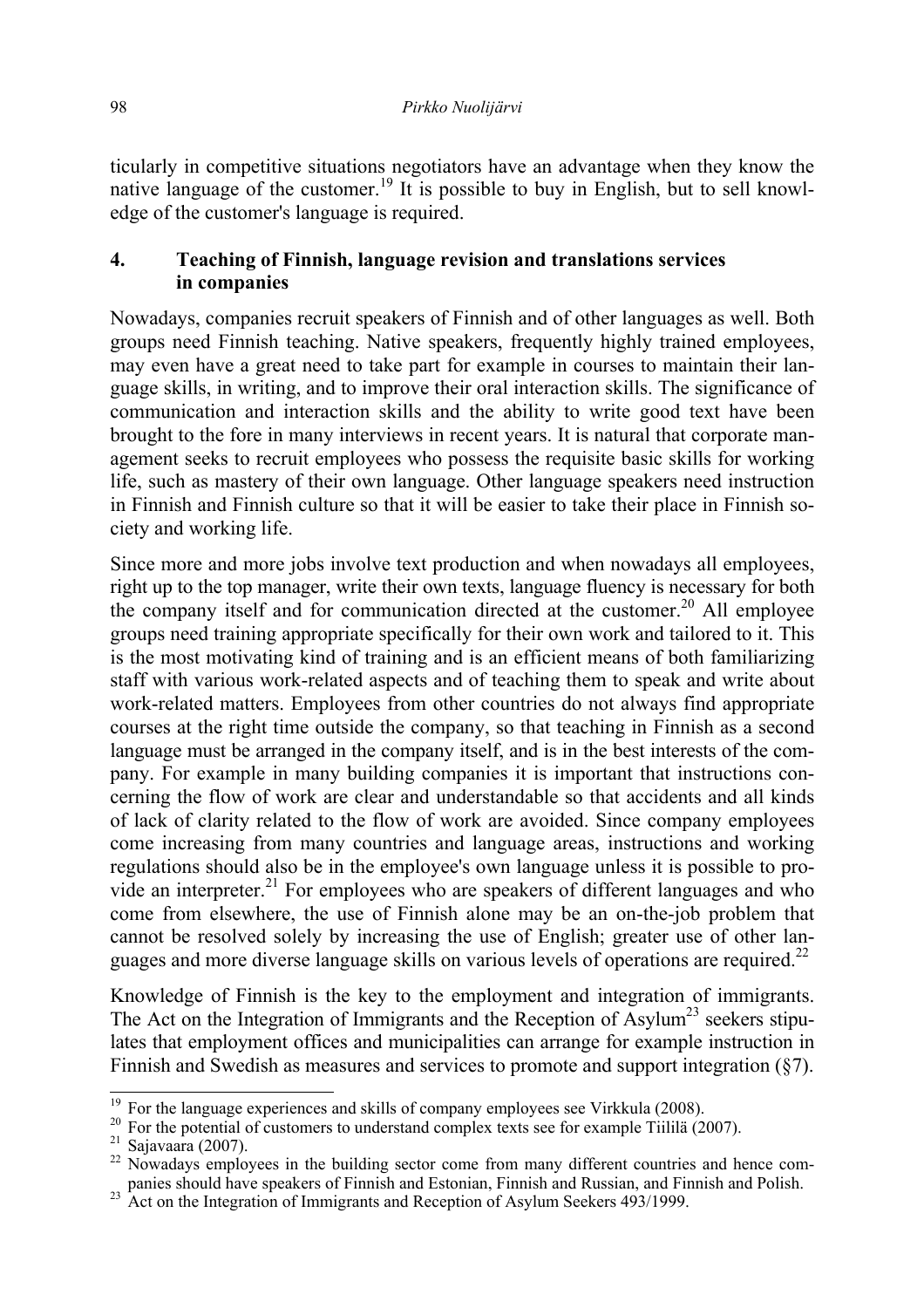Integration means that immigrants are supported in the acquisition of the basic information and skills needed to function in society. Proficiency in Finnish is one of the most important skills with respect to employment. In general, companies employing immigrants would like to have courses on the ABCs of Finnish society because their own efforts are not always sufficient for assisting immigrants to adapt. Companies would like to have these courses offered to those who have already been hired directly by them as well and not only for those taking part in integration programmes or for refugees. Apart from language skills, guidance for example regarding matters related to employment contracts, working hours, leave, pay and culture would also be needed.<sup>24</sup>

In virtually every sector, skills in Finnish are emphasized, skills that graduates with an English-language BBA from a university of applied science do not in general possess. For example in the pharmaceutical industry, "errors resulting from deficiencies in language skills cannot be tolerated in customer service and quality control".

Nowadays, there are already companies that support multiculturalism at the workplace and offer training to employees of different language backgrounds. One of these is Itella (formerly the Finnish Postal Service), whose successful efforts are apparent in a continuous rise in the number of employees with foreign backgrounds and improvements in their career development. For example, Itella offers its employees training in Finnish and other languages and also training for 'culturally aware supervisors'. At the beginning of 2007, Itella started a multicultural working group with the aim of supporting and promoting multiculturalism and diversity throughout the company. At that time a total of 15 Itella employees, hailing from eight different countries, began to study Finnish. Efforts to promote multiculturalism and familiarisation with diversity are thus a part of Itella's operations. "We would like to further integrate our employees with immigrant backgrounds into Finnish society," explains HR manager Wilberforce Essandor on Itella's website. $25$ 

Translating and the use of translating services is an essential element of business operations and an important factor in interaction. Many companies have their own translation units, in which translators familiar with the sector in question are employed. Many companies also continue to use the same translation agency or translator, making cooperation with the translator close, despite the outsourcing. If in contrast, the translation services have to be purchased from various translators and contacts with translators are therefore more haphazard, it is not always possible to be certain whether the translators have sufficient experience with texts from the sector in question and whether they have an opportunity to adequately familiarise themselves with the vocabulary and key concepts.26

<sup>&</sup>lt;sup>24</sup> Hopes of this kind were expressed when the Kluuvi employment office in Helsinki, which specialises in service to job applicants with a higher education, sent a survey in summer 2008 to some 500 employers, of whom more than one hundred responded. They also interviewed representatives of seven different sectors. See Liiten (2008). 25 Itella (2008). 26 Sajavaara (2008).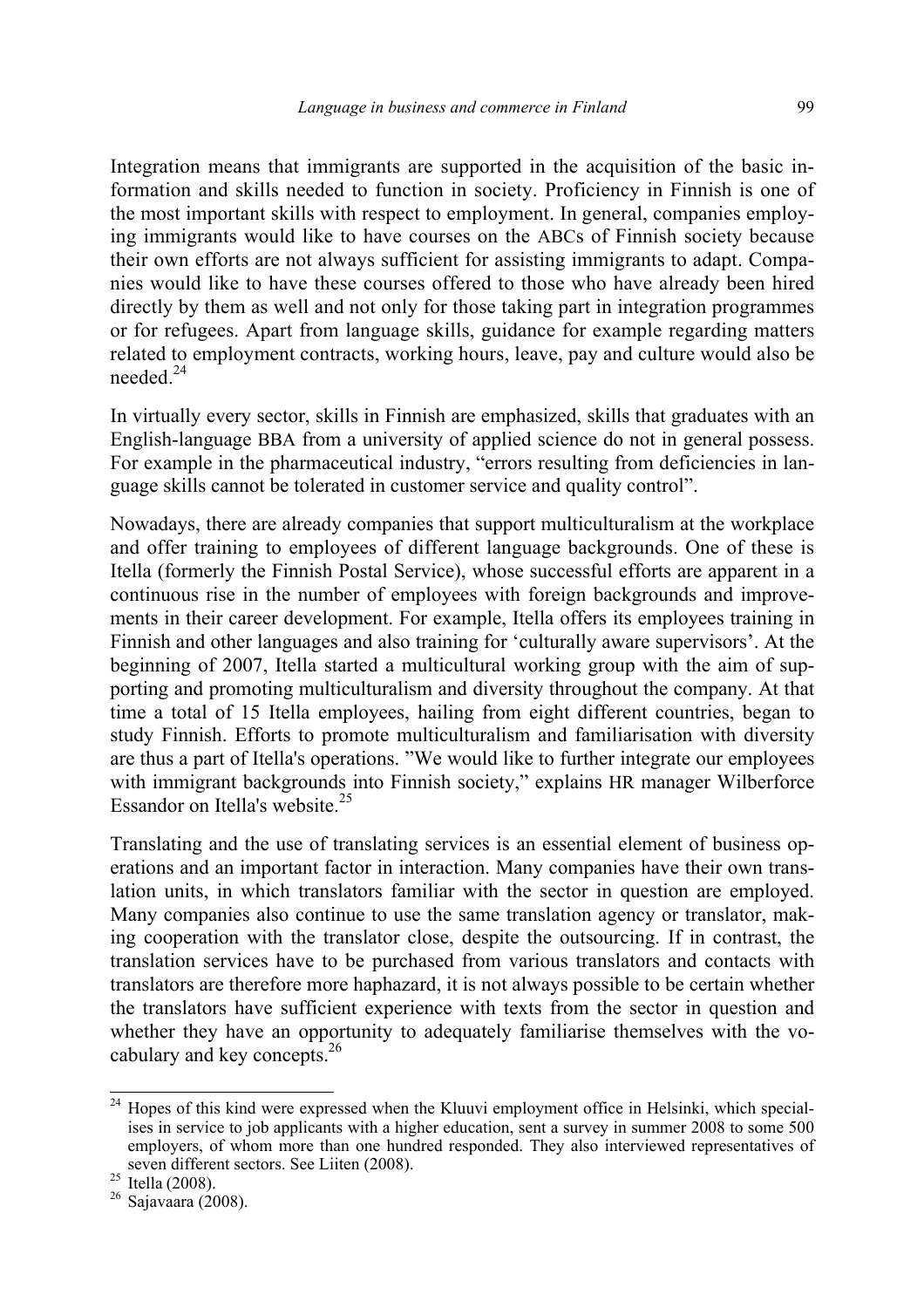No data on how companies arrange language revision for texts in Finnish or other languages are available. Although some companies do have professionals in Finnish who both write and revise texts in Finnish no more detailed information on how this work is arranged in companies is available.

## **5. Company names, professional titles and professional terminology**

When foreign investors began to invest in Finland during the 19th century, many companies were established that remain well-known Finnish brands to this day. In recent decades, they have invested in the region and established units for example in Estonia and Russia. Such companies include  $Stockmann<sup>27</sup>$  and Karl Fazer Oy. They took their founders' surnames, which have been retained as the company name and have become their trademarks.

Although Finnish remains the most frequent language when company names are chosen, English has gained ground. Finnish and English are also combined in the same name (*Poutapilvi Web Design Ab*, *Riento Import*, *Kauneushoitola PS-Beauty*, *Ohjelmatoimisto Bluewest Oy*, *Suomen Hot Food Oy*). The growing importance of English is apparent in the fact that in mixed-language names, English is generally used in those parts of the name where comprehension of meaning is essential. Finnish is also combined with names in other languages, for example in the following: *Biltema Suomi Myynti Oy*, *Hoitola La Perle*, *Viestintätoimisto Signal Oy.* Since the 1980s, one typical trend has been to devise names for companies that are not really in any language (for example *Nordea*, *Destia*, *Itella*, *Sonera*, *Sportuna*, *Vecorex*)*.* 28

Internationalisation is also apparent to some extent in job advertisements.<sup>29</sup> In the four Sunday editions of the newspaper *Helsingin Sanomat* of February 2008, there were 692 advertisements under the headings 'Job Openings' and 'Vacant Posts'. This figure includes advertisements that were of at least two columns; hence small, one-column advertisements were excluded (all of them were in Finnish). Advertisements that were entirely in Finnish accounted for 85% (588) of all advertisements and advertisements in English for 8.4% (58). Advertisements in Finnish, in which all or some of the job titles were in English, accounted for 5.9% (41). Advertisements in Swedish accounted for 0.7% (5). The 'Vacant Posts' were all in Finnish.

On the basis of this sample, the percentage of Finnish advertisements is rather constant: 82-85% in all publications. Most of the English-language advertisements belong to multinational listed companies such as Atria, Eaton, Finnair, Ruukki, American Express, and Securitas Systems, in which English is the corporate language and which announce job openings at the same time in different countries with the same advertisement. Of the public institutions in the survey, the Helsinki School of Economics (HSE) and the Ministry for Foreign Affairs advertised in English. Nevertheless, English-language advertisements still account for less than 10% of all advertisements. The

<sup>&</sup>lt;sup>27</sup> For a history of the company see Damstén (1961).<br><sup>28</sup> For the history of Finnish company names and related legislation and present names see Sjöblom (2006).

 $29$  Nuolijärvi (2008).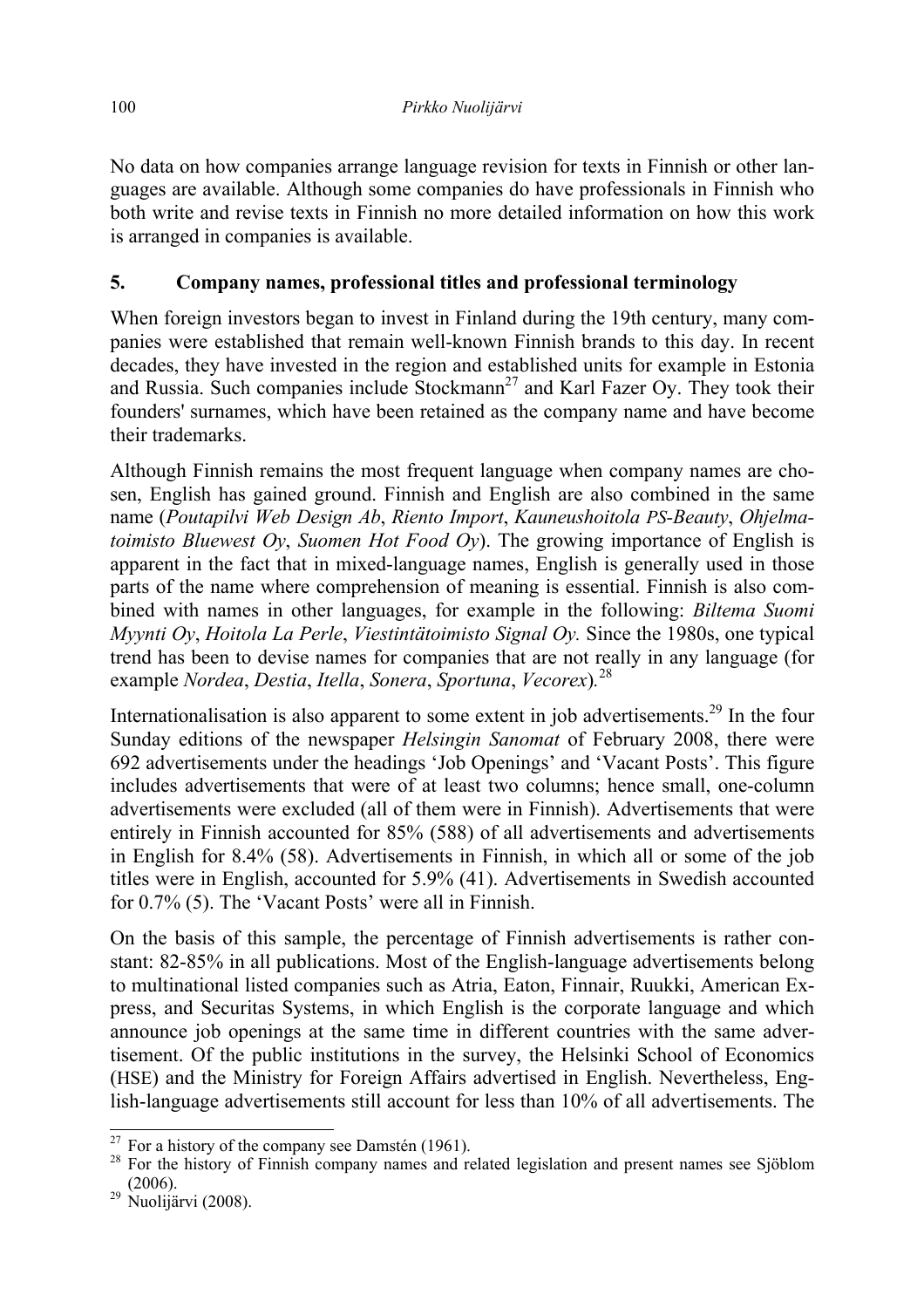percentage of advertisements in Swedish is small, which is explained by the fact that Swedish-language advertisements in Finland are most often published in the Swedishlanguage press.

In the Finnish-language advertisements the most popular English title is *Manager* with various meanings (21 different titles in four Sunday editions). *Analyst*, *Controller*, *Assistant* and *Engineer* appeared more than once. The most extraordinary included titles such as *Head of Equity*, *Senior Salkunhoitaja* and *Jack & Jones supplymyyjä*. Finnish and English are therefore also combined in the same title. Sometimes the use of English-language titles causes problems for those preparing the advertisements. The result is clumsy when the name cannot be declined without some difficulty: *Etsimme nuorekkaaseen dynaamiseen joukkoomme: Business Manager* [*We are looking for a* '*Business Manager*' *to join our team*]*.* 30

Most of the language proficiency requirements in company job advertisements focus on English, and describe the language skill sought with the words *fluent*, *excellent*, *very good*, *solid*, *and good.* Often Finnish is used alongside English. The demanding skills required in Finnish are described with the following expressions: *fluency in spoken and written Finnish and English*, *good skills in written and spoken expression*, *communicates fluently in Finnish and English.* Companies require proficiency in other languages, including Swedish, much less often. $31$ 

Within companies and their sectors, a special vocabulary that is not part of the general language is naturally used. The terms and expressions needed in each sector are developed in various terminology working groups and there are numerous special vocabularies. Loan words are naturally adopted in special fields, and words of Finnish origin are often used alongside the foreign word (*benchmarking*, *benchmarkkeeraus*, *esikuvaanalyysi*, *vertaisanalyysi*). Loan words from English are often used even when a good Finnish equivalent is available because the foreign word is regarded as more precise than the Finnish word, for example *implementointi = täytäntöönpano*, *sopimuksen scope = sopimuksen soveltamisala.*32 Hence all sectors have a constant need to develop their own vocabulary and to specify terms.

### **6. Multilingualism is an advantage in business**

Although English is part of everyday life in companies that are international or are at present undergoing the process, all companies need adequate proficiency in written and spoken Finnish. The aim ought to be bilingual or multilingual speakers who maintain their national identity and who have the skill needed to communicate with nonnatives.33 Thus corporate internationalisation obviously requires more than the use of English $34$  and also spoken and written proficiency in either Finnish or Swedish but preferably in both. The more proficient in languages the personnel of companies, the

 $\frac{30}{30}$  For material collected at the beginning of the 21st century see Laaksonen (2003).

<sup>&</sup>lt;sup>31</sup> For material from 2006 and 2008 see Salo (2006) and Nuolijärvi (2008).<br><sup>32</sup> Sajavaara (2008).<br><sup>33</sup> For more details see Virkkula (2008).<br><sup>34</sup> For discussion relevant to this see Paatola (2008) and Söderlundh/Melander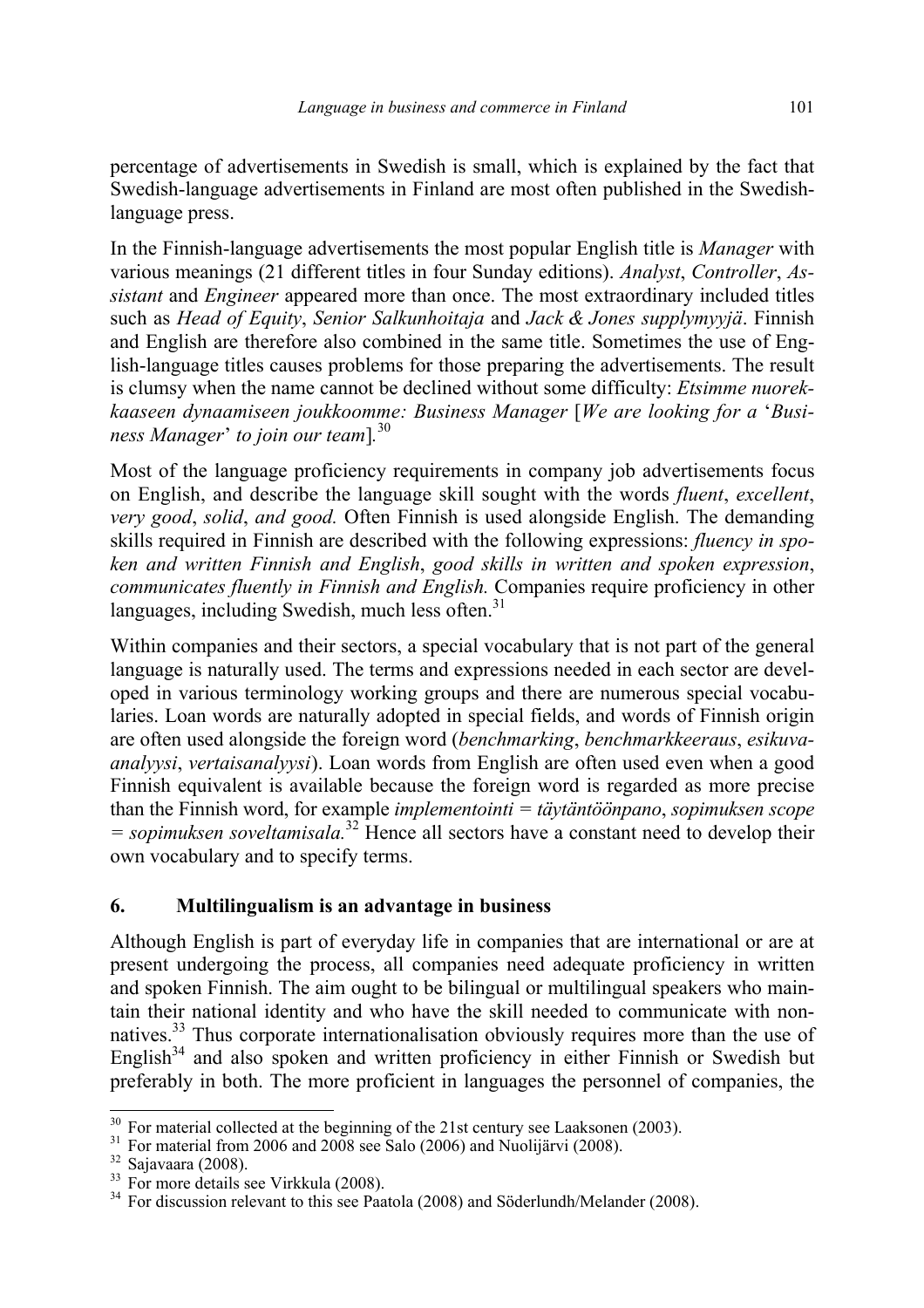better and the more reliable they are in running the operations of a company and in contributing to its success. Proficiency in Finnish and Swedish is the essential foundation of language skill and also an important element in the operations of international companies.

It would be important for large multinational companies to draw up clear language strategies that state where both written and spoken Finnish and/or Swedish are used alongside other languages in everyday operations. Companies should consider a high degree of proficiency in Finnish a merit and reward those who possess it. In companies where there are employees of different language backgrounds, written and spoken proficiency in Finnish should be maintained by arranging tailor-made training for texts relevant to the sector in question and for interaction situations. In such cases it is best to offer an opportunity to study Finnish on the job so that is possible to master the professional language of the sector in question in a real working environment. It is in the interest of companies to ensure that professionals handle translation services and language revision. Government should promote the integration and employment of immigrants by ensuring that professionally skilled teachers give statutory instruction in Finnish and that the teaching itself is of a high quality and also effective. Hence, there will also be a workforce with proficiency in Finnish available to private companies. The maintenance of proficiency in Finnish would also be promoted by support from government to those companies that see to the arrangement of instruction in Finnish and Swedish and to the maintenance of both Finnish and Swedish in their operations.

#### **7. Sources**

- Ali-Yrkkö, J./Rikama, S. (2008): Intia ja vanha EU vetävät palveluja, Kiina ja uusi EU teollisuutta [India and the old EU lead in services, China and the new EU industry]. In: *Tieto & Trendit 2/2008*, 12-17.
- Asetus maahanmuuttajien kotouttamisesta ja turvapaikanhakijoiden vastaanotosta [Decree on the Integration of Immigrants and the Reception of Asylum Seekers] 22.4.1999/511. (Read 30.11.2008).
- Damstén, B. (1961): *Stockmann sadan vuoden aikana* [Stockmann in the course of a century]*.* Helsinki: Tilgman.
- Fellman, S. (2006): Utvidgad hemmamarknad eller språngbräda till Europa? Tidiga finska företagsetableringar i Sverige. – Svenskt i Finland – finskt i Sverige [An expanded domestic market or a springboard to Europe? Early establishments of Finnish companies in Sweden. – Swedish in Finland – Finnish in Sweden]. In: Aunesluoma. J./Fellman, S. (ed.): *Från olika till jämlika: Finlands och Sveriges ekonomier på 1900-talet* [From unequal to equal: The economies of Finland and Sweden in the 1900s]. (Svenskt i Finland – finskt i Sverige. Utg. för samtliga vol. är Nils Erik Villstrand, 3). (= Skrifter utgivna av Svenska litteratursällskapet i Finland 0039-6842; nr. 682:3. III). Helsinki/Stockholm: The Society of Swedish Literature in Finland & Atlantis, 283–324.
- Hagen, S. et al. (2006): *Effects on the European Economy of Shortages of Foreign Language Skills in Enterprise*. Brussels: European Commission. http://ec.europa.eu/education/policies/ lang/doc/elan\_en.pdf (Read 28.9.2008).

Itella (2008): www.itella.com/group/vastuullisuus/sosiaalinen/monikulttuurisuus.html (Read 28.9.2008).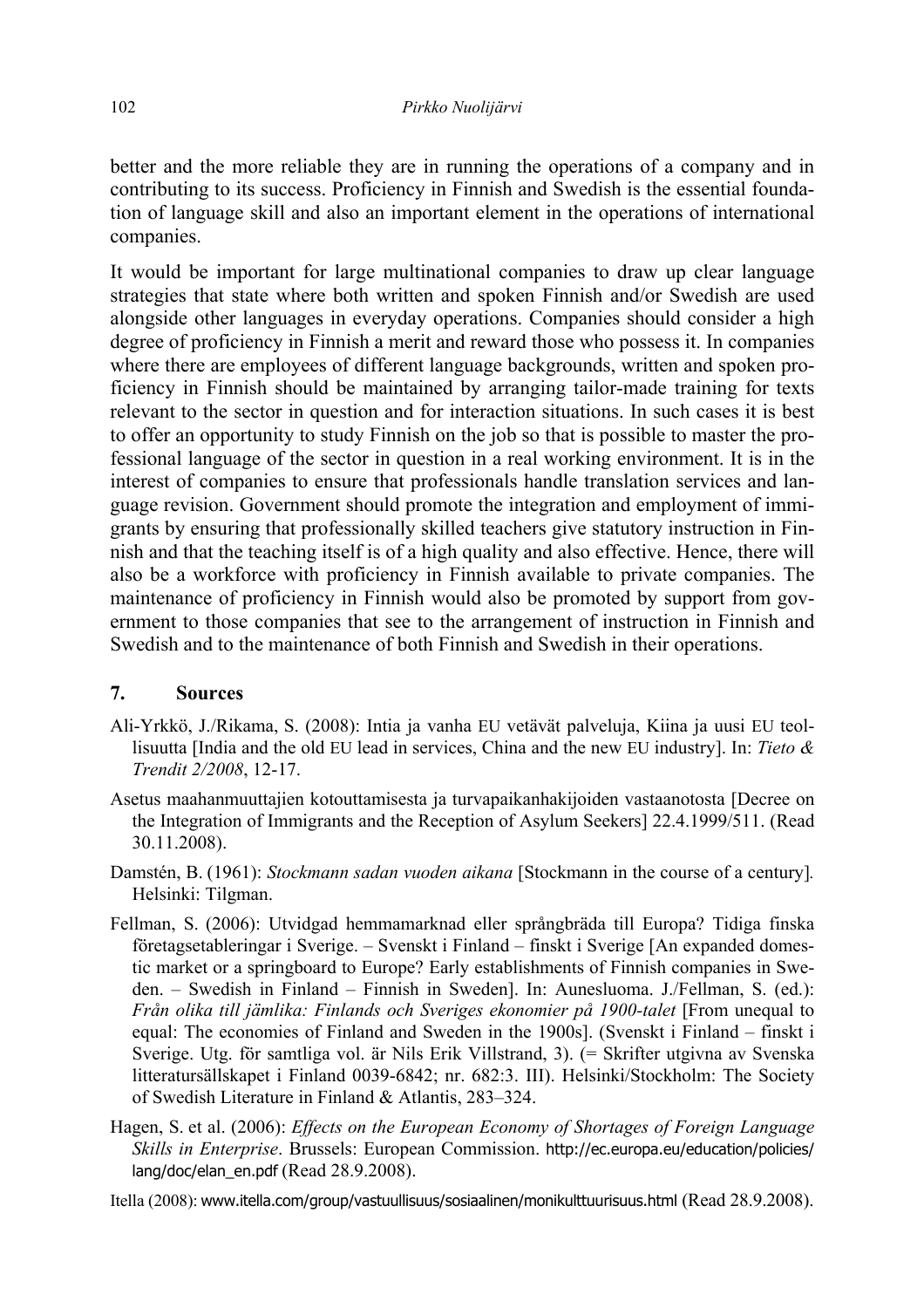Kielilaki/Språklag [Language Act] 423/2003. www.finlex.fi (Read 12.9.2008).

Kirjanpitolaki [Accounting Act] 30.12.1997/1336. www.finlex.fi (Read 1.12.2008).

- Kotiranta, A./Lundan, S./Ylä-Anttila, P. (2008): *Yritysten kansainvälistymisen vaikutukset kotimaan talouteen ja työllisyyteen – katsaus kirjallisuuteen* [The impact of corporate internationalization on the Finnish economy and industry – a literature survey]*.* (= Keskusteluaiheita, Discussion Papers 1154). Helsinki: ETLA, Elinkeinoelämän tutkimuslaitos, The Research Institute of the Finnish Economy.
- Kuluttajansuojalaki [Consumer Protection Act] 11.12.1997/1162. (Read 1.12.2008).
- Laaksonen, M. (2002): *Englanninkieliset ilmoitukset työpaikkailmoituksen osana*. Pro gradututkielma. Helsingin yliopiston suomen kielen ja kotimaisen kirjallisuuden laitos [Englishlanguage advertisements as part of a job advertisement]. University of Helsinki, Department of Finnish Language and Literature: Master's thesis.
- Laaksonen, M. (2003): Etsimme Sinua, Development Manager [We're looking for you, Development Manager]. In: *Kielikello* 2/2003, 18–21.
- Laki ulkomaisista vakuutusyhtiöistä annetun lain muuttamisesta [Amendment to the Act on foreign insurance companies] 18.7.2008/525. (Read 1.12.2008).
- Leppänen, S./Nikula, T. (2008): Johdanto [Introduction]. In: Leppänen, S./Nikula, T./Kääntä, L. (toim.): *Kolmas kotimainen. Lähikuvia englannin käytöstä Suomessa* [The third domestic language. A close-up view of the use of English in Finland]. (= Tietolipas 224). Helsinki: Finnish Literature Society, 9–40.
- Liiten, M. (2008): Työnantajat: Maahanmuuttajille opetettava suomalaisyhteiskunnan aakkoset [Employers: Immigrants must be taught the ABS of Finnish society]. In: *Helsingin Sanomat* 29.10.2008.
- Lindblad, R. (2001): *Om språken inom Partekkoncernen. Esitelmä* [Languages in the Partek Corporation. Presentation]. Nordmål forum [Nordic Language Forum], Parainen, Finland. 16.-18.11.2001.
- Ljung, U. (2008): *Språknormer inom den finländska arbetsmarknaden hur tryggas den svenska servicen inom den privata arbetsmarknaden genom språkliga rättigheter? Pro gradu-tutkielma* [Language norms in the labour market of Finland – how to secure service in Swedish within the private labour market through language rights]. Åbo Akademi University, Department of Law in the Faculty of Economics and Social Sciences: Master's thesis.
- Nuolijärvi, P. (2008): *Helsingin Sanomien työpaikkailmoitusten kieli, ilmoituksissa käytetyt ammattinimikkeet ja kielitaitovaatimusten esittäminen* [The language of job advertisements in *Helsingin Sanomat*, the professional titles used in the advertisements, and the presentation of language proficiency requirements]. Käsikirjoite/Manuscript.
- Paatola, U. (2008): English Invading Finnish and Swedish Companies Domain Loss or Domain Sharing? In: *Multiethnica* 31 (Meddelande från Centrum för multietnisk forskning. Uppsala universitet [Publications from the Centre for Multiethnic Research, the University of Uppsala]), 25–28.
- Pajarinen, M./Ylä-Anttila, P. (2008): *Large corporations in the Finnish economy.* (= ETLA Discussion Paper 1138). Helsinki: ETLA, The Research Institute of the Finnish Economy.
- Piekkari, R. (2007): Yhteisestä bisneskielestä voi olla niin hyötyä kuin haittaakin [A common business language can be both an advantage and a disadvantage]. In: *Helsingin Sanomat* 23.8.2007.